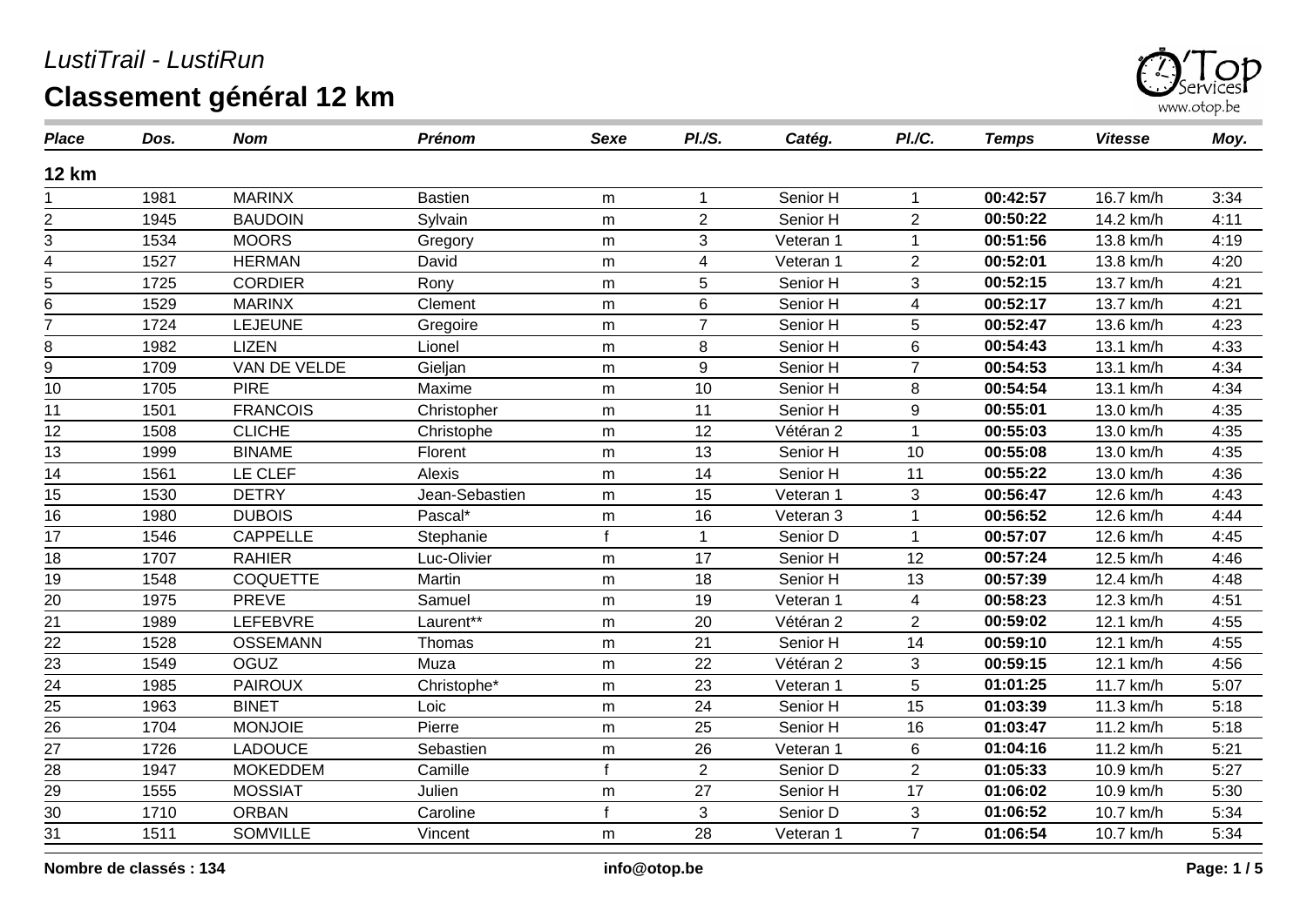

| <b>Place</b> | Dos. | <b>Nom</b>        | <b>Prénom</b> | <b>Sexe</b>  | <b>PI./S.</b>  | Catég.    | PI./C.                   | <b>Temps</b> | <b>Vitesse</b> | Moy. |
|--------------|------|-------------------|---------------|--------------|----------------|-----------|--------------------------|--------------|----------------|------|
| 32           | 1550 | <b>MAROT</b>      | Caroline      |              | 4              | Ainée 1   |                          | 01:06:57     | 10.7 km/h      | 5:34 |
| 33           | 1553 | <b>MESSE</b>      | Gerard        | m            | 29             | Veteran 3 | $\overline{2}$           | 01:06:57     | 10.7 km/h      | 5:34 |
| 34           | 1990 | <b>DEGRAEVE</b>   | Cindy         |              | 5              | Senior D  | 4                        | 01:07:07     | 10.7 km/h      | 5:35 |
| 35           | 2000 | <b>HASTIR</b>     | Anne-Julie    | $\mathbf{f}$ | 6              | Ainée 1   | $\overline{2}$           | 01:07:14     | 10.7 km/h      | 5:36 |
| 36           | 1713 | <b>SIMON</b>      | Amandine      |              | $\overline{7}$ | Senior D  | 5                        | 01:07:19     | 10.6 km/h      | 5:36 |
| 37           | 1960 | <b>GILLIS</b>     | Geoffroy      | m            | 30             | Veteran 1 | 8                        | 01:07:28     | 10.6 km/h      | 5:37 |
| 38           | 1560 | <b>BRICHET</b>    | Arthur        | m            | 31             | Espoir H  | 1                        | 01:07:32     | 10.6 km/h      | 5:37 |
| 39           | 1565 | <b>MELCHIOR</b>   | Benjamin      | m            | 32             | Veteran 1 | 9                        | 01:07:35     | 10.6 km/h      | 5:37 |
| 40           | 1564 | <b>GENIN</b>      | Kathleen      | $\mathbf f$  | 8              | Ainée 1   | 3                        | 01:07:36     | 10.6 km/h      | 5:37 |
| 41           | 1521 | <b>HUYBENS</b>    | Luc           | m            | 33             | Vétéran 2 | 4                        | 01:07:47     | 10.6 km/h      | 5:38 |
| 42           | 1519 | <b>POURIGNAUX</b> | Yves          | m            | 34             | Vétéran 2 | 5                        | 01:07:48     | 10.6 km/h      | 5:38 |
| 43           | 1967 | <b>VOOS</b>       | Philippe      | m            | 35             | Veteran 1 | 10                       | 01:08:08     | 10.5 km/h      | 5:40 |
| 44           | 1991 | <b>PATRIS</b>     | Perrine       |              | 9              | Senior D  | 6                        | 01:08:24     | 10.5 km/h      | 5:41 |
| 45           | 1510 | MOREL-JEAN        | Maximilien    | m            | 36             | Senior H  | 18                       | 01:08:27     | 10.5 km/h      | 5:42 |
| 46           | 1971 | <b>KAPENDA</b>    | Randolph      | m            | 37             | Senior H  | 19                       | 01:08:30     | 10.5 km/h      | 5:42 |
| 47           | 1516 | <b>BELIE</b>      | <b>Didier</b> | m            | 38             | Veteran 1 | 11                       | 01:08:59     | 10.4 km/h      | 5:44 |
| 48           | 1533 | <b>DAVID</b>      | Simon         | m            | 39             | Senior H  | 20                       | 01:09:18     | 10.3 km/h      | 5:46 |
| 49           | 1727 | <b>HUBOT</b>      | Julie         | $\mathbf f$  | 10             | Ainée 1   | $\overline{\mathcal{A}}$ | 01:09:30     | 10.3 km/h      | 5:47 |
| 50           | 1983 | <b>BILLIAUX</b>   | Marie         | $\mathbf{f}$ | 11             | Senior D  | $\overline{7}$           | 01:09:47     | 10.3 km/h      | 5:48 |
| 51           | 1509 | <b>DEMARET</b>    | Olivier       | m            | 40             | Veteran 1 | 12                       | 01:09:48     | 10.3 km/h      | 5:48 |
| 52           | 1524 | <b>ROUSSEAU</b>   | Christophe    | m            | 41             | Veteran 1 | 13                       | 01:10:22     | 10.2 km/h      | 5:51 |
| 53           | 1525 | <b>CARDOLLE</b>   | Thierry       | m            | 42             | Veteran 1 | 14                       | 01:10:22     | 10.2 km/h      | 5:51 |
| 54           | 1544 | <b>DUVAL</b>      | Regis         | m            | 43             | Veteran 1 | 15                       | 01:10:48     | 10.1 km/h      | 5:53 |
| 55           | 1540 | <b>HANET</b>      | Francois      | m            | 44             | Senior H  | 21                       | 01:10:57     | 10.1 km/h      | 5:54 |
| 56           | 1526 | <b>WITSEL</b>     | Valery        | m            | 45             |           | 1                        | 01:11:16     | 10.1 km/h      | 5:56 |
| 57           | 1949 | <b>DAVID</b>      | Clara         | $\mathbf{f}$ | 12             | Senior D  | 8                        | 01:11:18     | 10.0 km/h      | 5:56 |
| 58           | 1536 | <b>PARENT</b>     | Eline         | $\mathbf{f}$ | 13             | Ainée 1   | 5                        | 01:11:26     | 10.0 km/h      | 5:57 |
| 59           | 1514 | <b>HONNAY</b>     | Laurent       | m            | 46             | Veteran 1 | 16                       | 01:11:36     | 10.0 km/h      | 5:57 |
| 60           | 1970 | <b>PIRAUX</b>     | Dimitri       | m            | 47             | Veteran 1 | 17                       | 01:11:41     | 10.0 km/h      | 5:58 |
| 61           | 1995 | RIBERA D'ALCALA   | Alessandra    | $\mathbf{f}$ | 14             | Senior D  | $\boldsymbol{9}$         | 01:11:57     | 10.0 km/h      | 5:59 |
| 62           | 1956 | <b>CATILINA</b>   | Lionel        | m            | 48             | Senior H  | 22                       | 01:12:03     | 9.9 km/h       | 6:00 |
| 63           | 1728 | <b>STASSART</b>   | Floriane      | $\mathsf{f}$ | 15             | Senior D  | 10                       | 01:12:09     | 9.9 km/h       | 6:00 |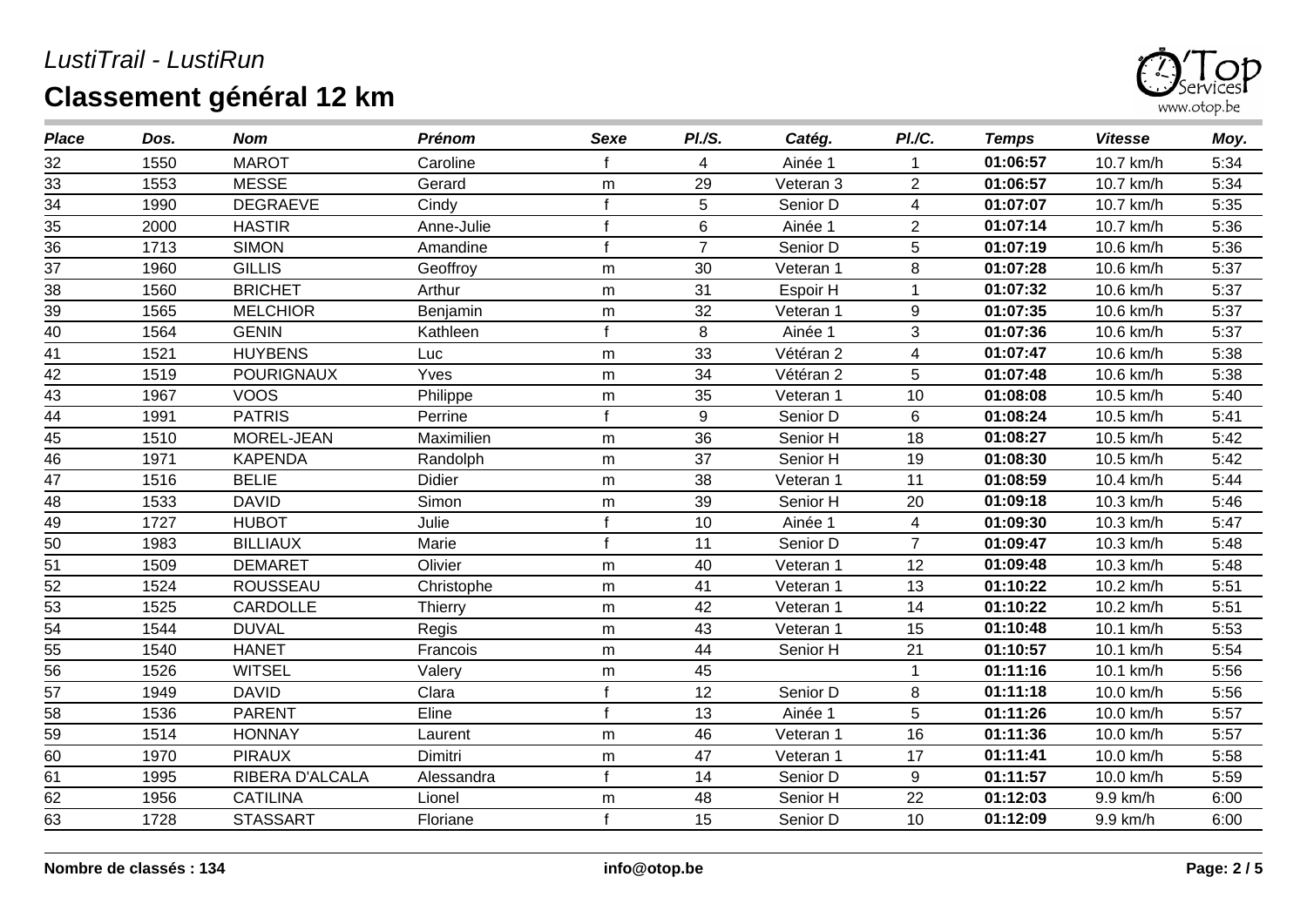

| <b>Place</b>    | Dos. | <b>Nom</b>        | <b>Prénom</b>    | Sexe        | PI.S. | Catég.    | PI.C.          | <b>Temps</b> | <b>Vitesse</b> | Moy. |
|-----------------|------|-------------------|------------------|-------------|-------|-----------|----------------|--------------|----------------|------|
| 64              | 1976 | <b>NICOLAY</b>    | Matthieu         | m           | 49    | Senior H  | 23             | 01:12:09     | 9.9 km/h       | 6:00 |
| 65              | 1984 | WAERENBURGH       | Michael          | m           | 50    | Vétéran 2 | $\,6\,$        | 01:12:11     | 9.9 km/h       | 6:00 |
| 66              | 1950 | <b>DAVID</b>      | Pauline**        |             | 16    | Senior D  | 11             | 01:12:12     | 9.9 km/h       | 6:00 |
| 67              | 1964 | <b>BODART</b>     | Jean-Claude      | m           | 51    | Veteran 3 | 3              | 01:13:43     | 9.7 km/h       | 6:08 |
| 68              | 1998 | <b>NOPENS</b>     | Maxime           | m           | 52    | Senior H  | 24             | 01:14:07     | 9.7 km/h       | 6:10 |
| 69              | 1554 | <b>BROUIR</b>     | Louise           |             | 17    | Senior D  | 12             | 01:14:20     | 9.6 km/h       | 6:11 |
| 70              | 1506 | <b>LAMBRECHTS</b> | Jeremie          | m           | 53    | Veteran 1 | 18             | 01:14:21     | 9.6 km/h       | 6:11 |
| 71              | 1972 | <b>LETURCQ</b>    | Florian          | m           | 54    | Senior H  | 25             | 01:15:08     | 9.5 km/h       | 6:15 |
| 72              | 1539 | LEFEBVRE          | Nicolas          | m           | 55    | Senior H  | 26             | 01:15:16     | 9.5 km/h       | 6:16 |
| 73              | 1563 | <b>PATRIS</b>     | Antoine          | m           | 56    | Senior H  | 27             | 01:15:26     | 9.5 km/h       | 6:17 |
| 74              | 1712 | <b>VAN BINST</b>  | Pierre-Alexandre | ${\sf m}$   | 57    | Veteran 1 | 19             | 01:15:35     | 9.5 km/h       | 6:17 |
| 75              | 1951 | <b>GILLIS</b>     | Audrey           | $\mathbf f$ | 18    | Ainée 1   | 6              | 01:15:41     | 9.5 km/h       | 6:18 |
| 76              | 1973 | <b>ESMIEU</b>     | Stephanie        |             | 19    | Ainée 1   | $\overline{7}$ | 01:15:54     | 9.4 km/h       | 6:19 |
| 77              | 1515 | <b>RICOUR</b>     | Stephane         | m           | 58    | Vétéran 2 | $\overline{7}$ | 01:15:54     | 9.4 km/h       | 6:19 |
| 78              | 1537 | <b>ANCEAU</b>     | Quentin          | m           | 59    | Espoir H  | 2              | 01:16:45     | 9.3 km/h       | 6:23 |
| 79              | 1531 | <b>DAOUST</b>     | Florent          | m           | 60    | Senior H  | 28             | 01:16:48     | 9.3 km/h       | 6:23 |
| 80              | 1988 | <b>GRILLI</b>     | Gloria           |             | 20    | Senior D  | 13             | 01:17:12     | 9.3 km/h       | 6:25 |
| $\overline{81}$ | 1723 | <b>DOUILLET</b>   | Michel           | ${\sf m}$   | 61    | Veteran 1 | 20             | 01:17:47     | 9.2 km/h       | 6:28 |
| 82              | 1535 | <b>JASSOGNE</b>   | Claudy           | m           | 62    | Veteran 3 | 4              | 01:18:02     | 9.2 km/h       | 6:30 |
| 83              | 1708 | <b>PATRIS</b>     | <b>Bastien</b>   | m           | 63    | Senior H  | 29             | 01:18:35     | 9.1 km/h       | 6:32 |
| 84              | 1558 | <b>CREVITS</b>    | Manon            |             | 21    | Senior D  | 14             | 01:18:37     | 9.1 km/h       | 6:33 |
| 85              | 1968 | <b>DEWANDRE</b>   | Eleonore         |             | 22    | Senior D  | 15             | 01:18:51     | 9.1 km/h       | 6:34 |
| 86              | 1977 | <b>MACORS</b>     | Cathy            |             | 23    | Ainée 2   |                | 01:19:20     | 9.0 km/h       | 6:36 |
| 87              | 1941 | <b>DAMOISEAUX</b> | Claire           |             | 24    | Senior D  | 16             | 01:20:03     | 8.9 km/h       | 6:40 |
| 88              | 1942 | <b>ARQUIN</b>     | Sophie           |             | 25    | Ainée 1   | $\bf 8$        | 01:20:04     | 8.9 km/h       | 6:40 |
| $\overline{89}$ | 1538 | <b>OLIVIER</b>    | Celine           |             | 26    | Senior D  | 17             | 01:20:10     | 8.9 km/h       | 6:40 |
| 90              | 1966 | <b>LAVIOLETTE</b> | Marianne         |             | 27    | Ainée 2   | 2              | 01:20:20     | 8.9 km/h       | 6:41 |
| 91              | 1706 | <b>MAC</b>        | Stephane         | m           | 64    | Veteran 1 | 21             | 01:20:57     | 8.8 km/h       | 6:44 |
| 92              | 1523 | ABANDONNE         | Katelyn          |             | 28    | Ainée 1   | $9\,$          | 01:21:01     | 8.8 km/h       | 6:45 |
| $\overline{93}$ | 1952 | <b>GODARD</b>     | Xavier           | m           | 65    | Veteran 1 | 22             | 01:21:05     | 8.8 km/h       | 6:45 |
| 94              | 1518 | <b>CORIA</b>      | Christine        |             | 29    | Ainée 2   | 3              | 01:21:10     | 8.8 km/h       | 6:45 |
| 95              | 1520 | <b>VINCART</b>    | Isabelle         |             | 30    | Ainée 2   | $\overline{4}$ | 01:21:10     | 8.8 km/h       | 6:45 |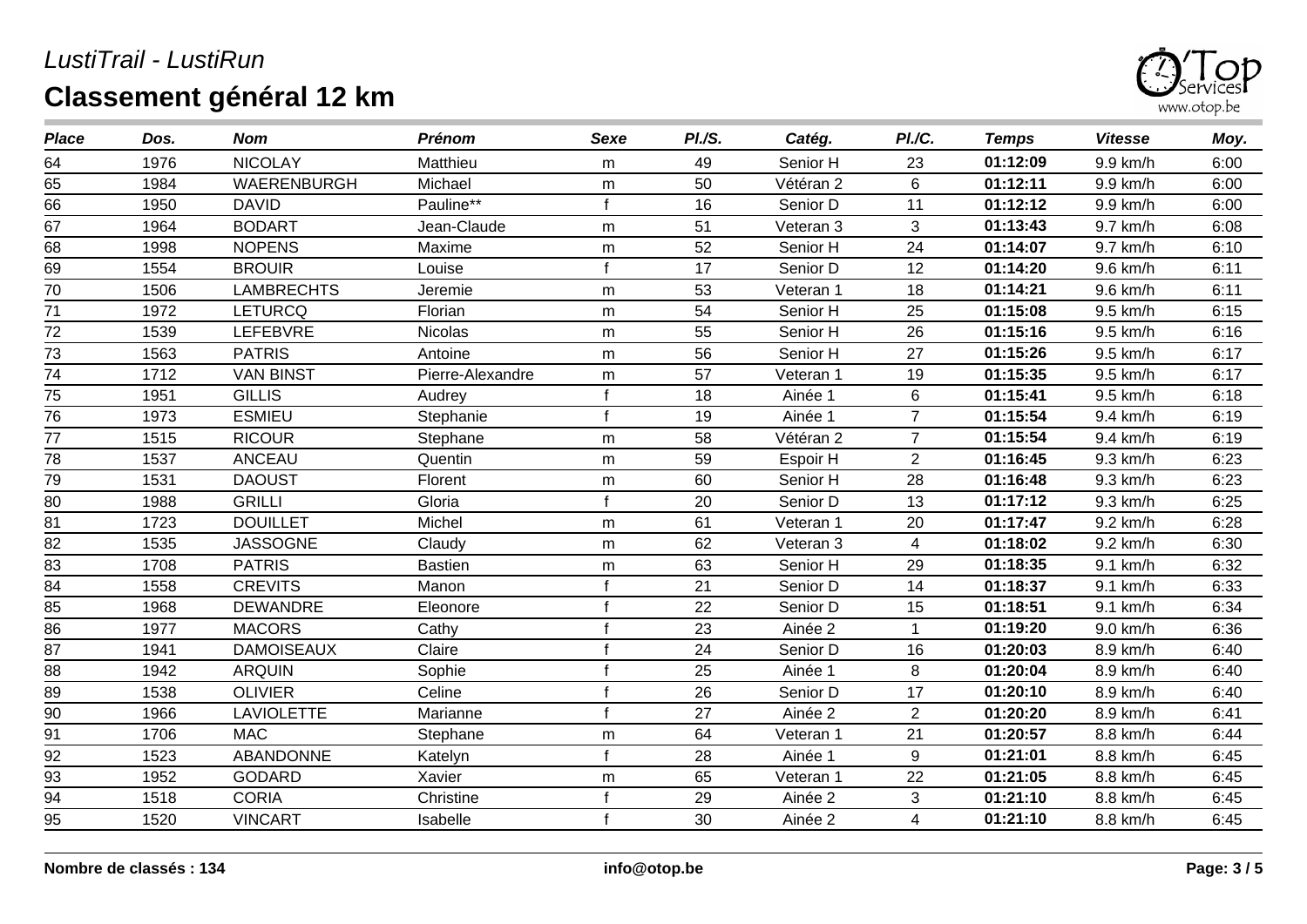

| <b>Place</b> | Dos. | <b>Nom</b>       | <b>Prénom</b>   | <b>Sexe</b>  | PI.S. | Catég.    | PI./C.       | <b>Temps</b> | <b>Vitesse</b> | Moy. |
|--------------|------|------------------|-----------------|--------------|-------|-----------|--------------|--------------|----------------|------|
| 96           | 1953 | <b>SINET</b>     | Catherine       |              | 31    | Ainée 1   | 10           | 01:21:18     | 8.8 km/h       | 6:46 |
| 97           | 1974 | <b>TAZIAUX</b>   | Geneviève       | $\mathbf f$  | 32    | Senior D  | 18           | 01:21:19     | 8.8 km/h       | 6:46 |
| 98           | 1965 | LAVA             | Stecy           |              | 33    | Senior D  | 19           | 01:21:27     | 8.8 km/h       | 6:47 |
| 99           | 1961 | LOISEAU          | Jordan          | m            | 66    | Senior H  | 30           | 01:21:43     | 8.8 km/h       | 6:48 |
| 100          | 1948 | <b>DEMONGEOT</b> | Nathalie        |              | 34    | Senior D  | 20           | 01:21:50     | 8.7 km/h       | 6:49 |
| 101          | 1944 | <b>RUYSSEN</b>   | Charlotte       | $\mathbf f$  | 35    | Senior D  | 21           | 01:21:56     | 8.7 km/h       | 6:49 |
| 102          | 1718 | <b>FORTHOMME</b> | Maxime          | m            | 67    | Senior H  | 31           | 01:21:56     | 8.7 km/h       | 6:49 |
| 103          | 1992 | <b>HAUTIER</b>   | Catherine       | $\mathbf{f}$ | 36    | Senior D  | 22           | 01:21:59     | 8.7 km/h       | 6:49 |
| 104          | 1994 | <b>CORBIAUX</b>  | Benjamin        | m            | 68    | Senior H  | 32           | 01:22:00     | 8.7 km/h       | 6:49 |
| 105          | 1711 | <b>BURTON</b>    | Patricia        | $\mathbf f$  | 37    | Ainée 3   | $\mathbf{1}$ | 01:22:31     | 8.7 km/h       | 6:52 |
| 106          | 1557 | <b>BENOIT</b>    | Patricia        |              | 38    | Ainée 1   | 11           | 01:23:28     | 8.6 km/h       | 6:57 |
| 107          | 1522 | SAINVITU         | Caroline        | $\mathbf f$  | 39    | Ainée 1   | 12           | 01:23:32     | 8.6 km/h       | 6:57 |
| 108          | 1946 | <b>PONCELET</b>  | Lloyd           | m            | 69    | Senior H  | 33           | 01:23:58     | 8.5 km/h       | 6:59 |
| 109          | 1545 | <b>HENNUY</b>    | Johan           | m            | 70    | Veteran 1 | 23           | 01:24:05     | 8.5 km/h       | 7:00 |
| 110          | 1556 | <b>AOUST</b>     | Jean-Philippe   | m            | 71    | Senior H  | 34           | 01:24:11     | 8.5 km/h       | 7:00 |
| 111          | 1719 | <b>STEYAERT</b>  | Charlotte       | $\mathbf f$  | 40    | Senior D  | 23           | 01:24:16     | 8.5 km/h       | 7:01 |
| 112          | 1958 | <b>FIVET</b>     | Catherine       |              | 41    | Senior D  | 24           | 01:24:40     | 8.5 km/h       | 7:03 |
| 113          | 1959 | <b>DUTERME</b>   | Fabrice         | m            | 72    | Veteran 1 | 24           | 01:24:40     | 8.5 km/h       | 7:03 |
| 114          | 1720 | <b>EVRARD</b>    | Benjamin        | m            | 73    | Senior H  | 35           | 01:24:59     | 8.4 km/h       | 7:04 |
| 115          | 1562 | <b>MAES</b>      | Veroniquje      | $\mathbf f$  | 42    | Senior D  | 25           | 01:25:09     | 8.4 km/h       | 7:05 |
| 116          | 1507 | <b>DEHANT</b>    | Anne-Pascale    |              | 43    | Ainée 2   | 5            | 01:25:52     | 8.3 km/h       | 7:09 |
| 117          | 1978 | <b>LEONARD</b>   | Olivier**       | m            | 74    | Vétéran 2 | 8            | 01:26:37     | 8.3 km/h       | 7:13 |
| 118          | 1979 | <b>COQUETTE</b>  | Marilynne       |              | 44    | Ainée 1   | 13           | 01:26:56     | 8.2 km/h       | 7:14 |
| 119          | 1542 | <b>STEVENS</b>   | Eddy            | m            | 75    | Espoir H  | 3            | 01:27:15     | 8.2 km/h       | 7:16 |
| 120          | 1702 | <b>DEMEYER</b>   | Jonathan        | m            | 76    | Veteran 1 | 25           | 01:27:16     | 8.2 km/h       | 7:16 |
| 121          | 1701 | <b>MAES</b>      | Julie           | $\mathbf f$  | 45    | Senior D  | 26           | 01:27:27     | 8.2 km/h       | 7:17 |
| 122          | 1543 | <b>VERENNE</b>   | Timothee        | m            | 77    | Espoir H  | 4            | 01:28:14     | 8.1 km/h       | 7:21 |
| 123          | 1954 | <b>DUPREZ</b>    | Sylvie          | $\epsilon$   | 46    | Ainée 1   | 14           | 01:29:06     | 8.0 km/h       | 7:25 |
| 124          | 1559 | <b>BRICHET</b>   | Thomas          | m            | 78    | Veteran 1 | 26           | 01:29:40     | 8.0 km/h       | 7:28 |
| 125          | 1532 | <b>TORY</b>      | Sarah           |              | 47    | Senior D  | 27           | 01:29:52     | 8.0 km/h       | 7:29 |
| 126          | 1714 | DE BROUWER       | Marie-Elisabeth |              | 48    | Senior D  | 28           | 01:30:15     | 7.9 km/h       | 7:31 |
| 127          | 1715 | <b>ERNST</b>     | Pauline         |              | 49    | Senior D  | 29           | 01:30:15     | 7.9 km/h       | 7:31 |